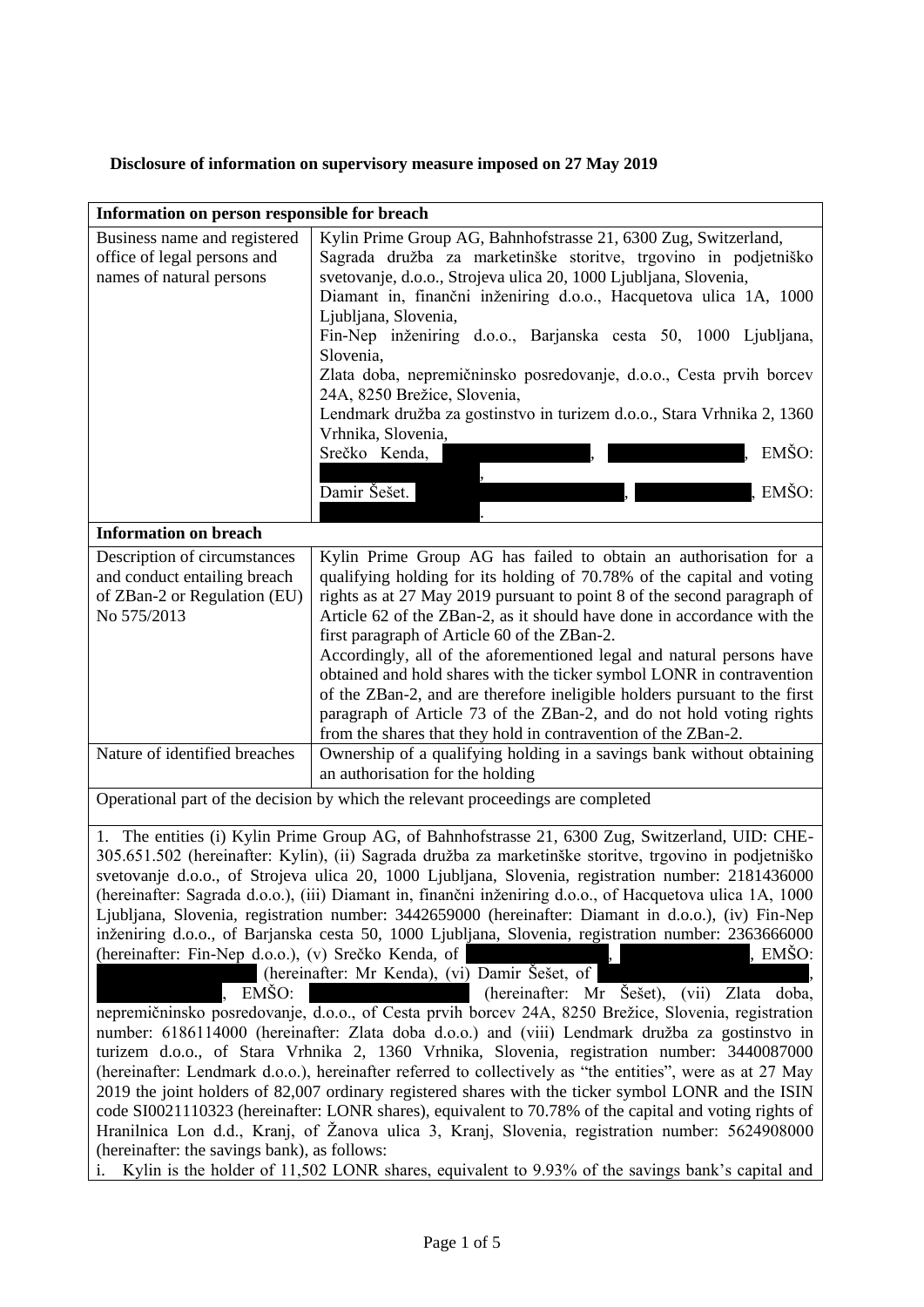voting rights;

ii. Sagrada d.o.o. is the holder of 11,500 LONR shares, equivalent to 9.93% of the savings bank's capital and voting rights;

iii. Diamant in d.o.o. is the holder of 11,500 LONR shares, equivalent to 9.93% of the savings bank's capital and voting rights;

iv. Fin-Nep d.o.o. is the holder of 11,500 LONR shares, equivalent to 9.93% of the savings bank's capital and voting rights;

v. Mr Kenda is the holder of 11,500 LONR shares, equivalent to 9.93% of the savings bank's capital and voting rights;

vi. Mr Šešet is the holder of 11,500 LONR shares, equivalent to 9.93% of the savings bank's capital and voting rights;

vii. Zlata doba d.o.o. is the holder of 11,140 LONR shares, equivalent to 9.62% of the savings bank's capital and voting rights;

viii. Lendmark d.o.o. is the holder of 1,865 LONR shares, equivalent to 1.61% of the savings bank's capital and voting rights.

2. The Bank of Slovenia finds that the second to eighth of the entities cited in point 1 of the operational part of this order are holders of LONR shares under their own names and for the account of the first entity cited, Kylin, and therefore, in accordance with point 8 of the second paragraph of Article 62 of the ZBan-2 in connection with the fourth paragraph of Article 62 of the ZBan-2, their holdings of voting rights and capital need to be taken into account in the determination of Kylin's qualifying holding. The Bank of Slovenia finds the ownership of the LONR shares by the second to eight entities cited in point 1 of the operational part of this order to be under their own names but for the account of Kylin on the basis of the following circumstances, which it assessed collectively:

2.1 The manner of purchase of the LONR shares:

the shares were obtained from Kylin by the second to eighth entities cited at the same time, or in the same time sequence and for the same price:

- Mr Kenda and Mr Šešet purchased 5,500 LONR shares and 5,000 LONR shares respectively on 1 July 2018 at a price of EUR 120 per share, and 6,000 LONR shares and 4,322 LONR shares respectively on 28 November 2018 at a price of EUR 145 per share,
- the other entities purchased the shares on 28 November 2018 at a price of EUR 145 per share;

the share purchase agreements were identical in their essential parts:

- the deadline for payment of the consideration under the agreements of 1 July 2018 concluded with Mr Kenda and Mr Šešet was four days for 5% of the consideration, and 90 days for the remaining 95% of the consideration; this deadline was extended to 30 June 2019 by two annexes,
- the deadline for payment of the consideration under the agreements of 28 November 2018 was two months from the day of the signing of the share purchase agreement for 5% of the consideration, and 30 June 2019 for Mr Kenda and Mr Šešet and one year from the day of the signing of the share purchase agreement, i.e. 28 November 2019, for the other entities for the remaining 95% of the consideration,
- if the consideration for the shares is not paid by the deadlines, under all the agreements the shares are returned to the vendor within two business days;

the share purchase agreements of 1 July and 28 November 2018 make no provision for simultaneity of performance, and during the conclusion of the agreement and the transfer of the shares the vendor (Kylin) also required no collateral for the liabilities of the second to eighth entities cited that fall due for later payment as follows:

despite a delay in the payment of the consideration, as described in the first and second bullet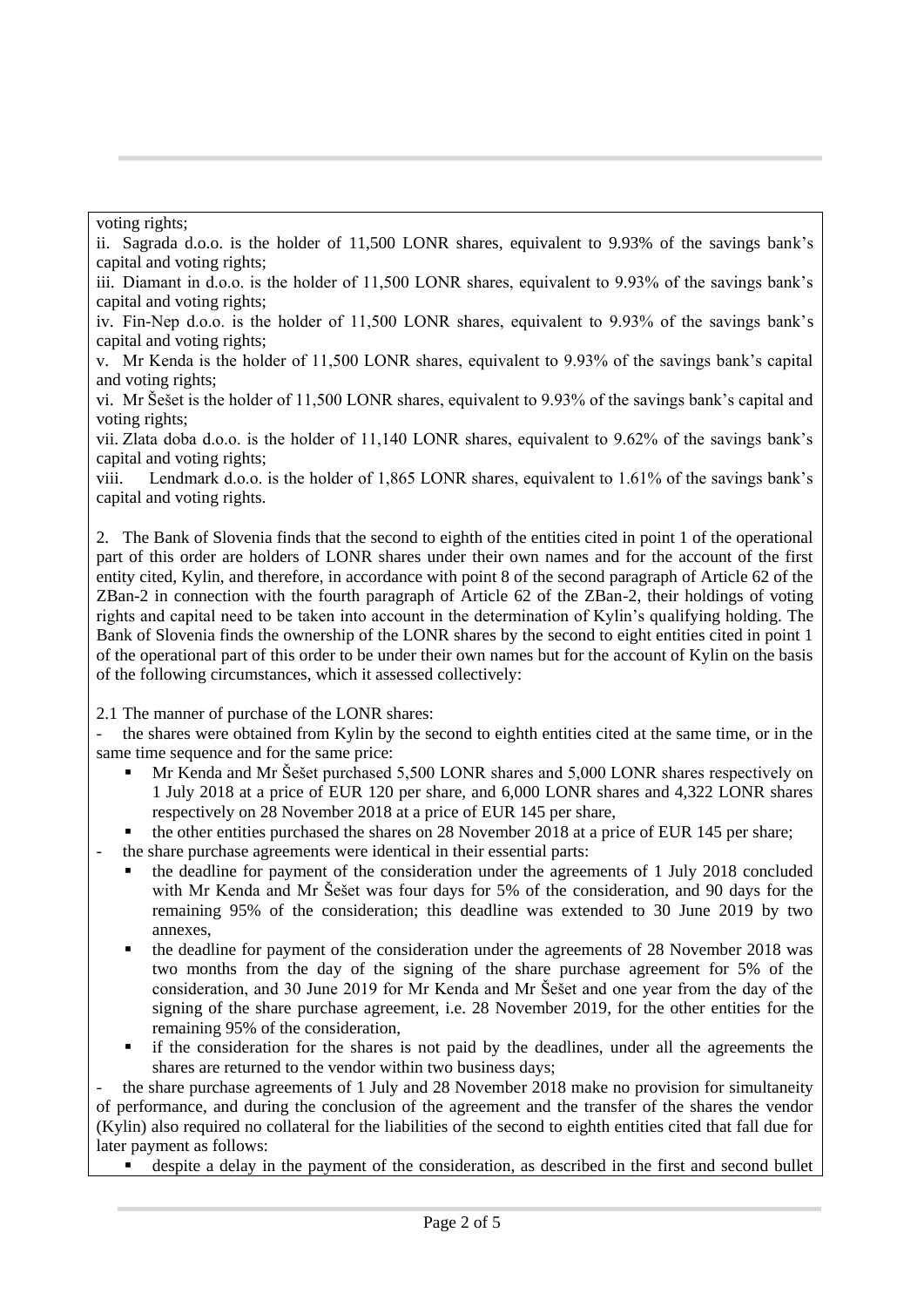points of the previous indent, the vendor (Kylin) did not require collateral for later payment, with the exception of Diamant in d.o.o., where a lien in favour of Kylin was registered on 30 January 2019, which is more than two months after the conclusion of the share purchase agreement for the LONR shares;

 despite a delay in the payment of the consideration and the absence of collateral, title to the LONR shares was transferred to Mr Kenda and Mr Šešet as early as 4 July 2018 on the basis of the share purchase agreement of 1 July 2018, and on the actual day of the signing of the agreement on the basis of the share purchase agreement of 28 November 2018.

2.2 The economic circumstances of the sale and purchase of the LONR shares:

the price under the share purchase agreements of 1 July 2018 and 28 November 2018 was significantly higher than the average share price of EUR 98.09 for LONR shares, at which LONR shares were sold during the same period on Ljubljana Stock Exchange's SI ENTER MTF, and the price of EUR 105 per share realised in the savings bank's recapitalisation process in May and June 2018:

- Mr Kenda and Mr Šešet purchased their shares at a price of EUR 120 per share under the share purchase agreement of 1 July 2018 concluded with Kylin,
- the second to eighth entities cited purchased their shares at a price of EUR 145 per share under the share purchase agreements of 28 November 2018 concluded with Kylin,
- Lendmark d.o.o. purchased its shares at a price of EUR 145 per share under a share purchase agreement of 10 December 2018 concluded with Zlata doba d.o.o.;

the reasons for purchasing LONR shares cited by the second to eighth entities cited do not accord with the actual situation:

- Mr Kenda, Mr Šešet and Lendmark d.o.o. defined their purchase of shares as a good or stable investment, while Zlata doba d.o.o. and Diamant in d.o.o. defined the shares as providing a good capital and dividend position, although the savings bank has not paid dividends since 2015, and according to public information will remain unable to pay dividends until the loss of 2017, which (in absolute terms) far exceeds the savings bank's profits in recent years, is covered;
- Diamant in d.o.o., Fin-Nep d.o.o., Sagrada d.o.o. and Zlata doba d.o.o. disclose the LONR shares in their balance sheets as current financial assets, but at the same time claim that their reasons for purchasing the shares were the desire to acquire a long-term investment (Diamant in d.o.o.), the expectation of dividends over the long term (Fin-Nep d.o.o.), a plan to upgrade the investment in a few years (Sagrada d.o.o.), and the savings bank's good capital and dividend position (Zlata doba d.o.o.);

Mr Šešet purchased LONR shares at a price of EUR 120 per share on 1 July 2018 and at a price of EUR 145 per share on 28 November 2018, while Finses, trgovina in svetovanje d.o.o., of Dolinska cesta 11B, 6000 Koper, Slovenia, registration number: 6340954000, which is owned by him and Sofija Šešet, sold LONR shares on 9 March 2018 at a price of just EUR 100 per share;

Mr Kenda purchased LONR shares at a price of EUR 120 per share on 1 July 2018 and at a price of EUR 145 per share on 28 November 2018, while Goldinar, trgovina, čarter, finance d.o.o., of Cesta Zore Perello Godina 3, Koper, Slovenia, registration number: 5812518000, which is owned by him and Davorina Kenda, sold LONR shares in March 2018 at a price of just EUR 100 per share;

- a lack of funds for the purchase of the shares:
	- Diamant in d.o.o., Sagrada d.o.o. and Lendmark d.o.o. did not have sufficient funds of their own to even pay 5% of the consideration for the LONR shares, and were required to borrow the funds, while Zlata doba d.o.o. secured the funds to pay 5% of the consideration by downsizing its portfolio by selling 360 LONR shares to Lendmark d.o.o.;
	- Diamant in d.o.o., Fin-Nep d.o.o., Sagrada d.o.o., Zlata doba d.o.o. and Lendmark d.o.o. state that they will use their own resources or a loan to settle the remainder of the consideration, although given their balance sheets it is highly unlikely that they would be able to borrow from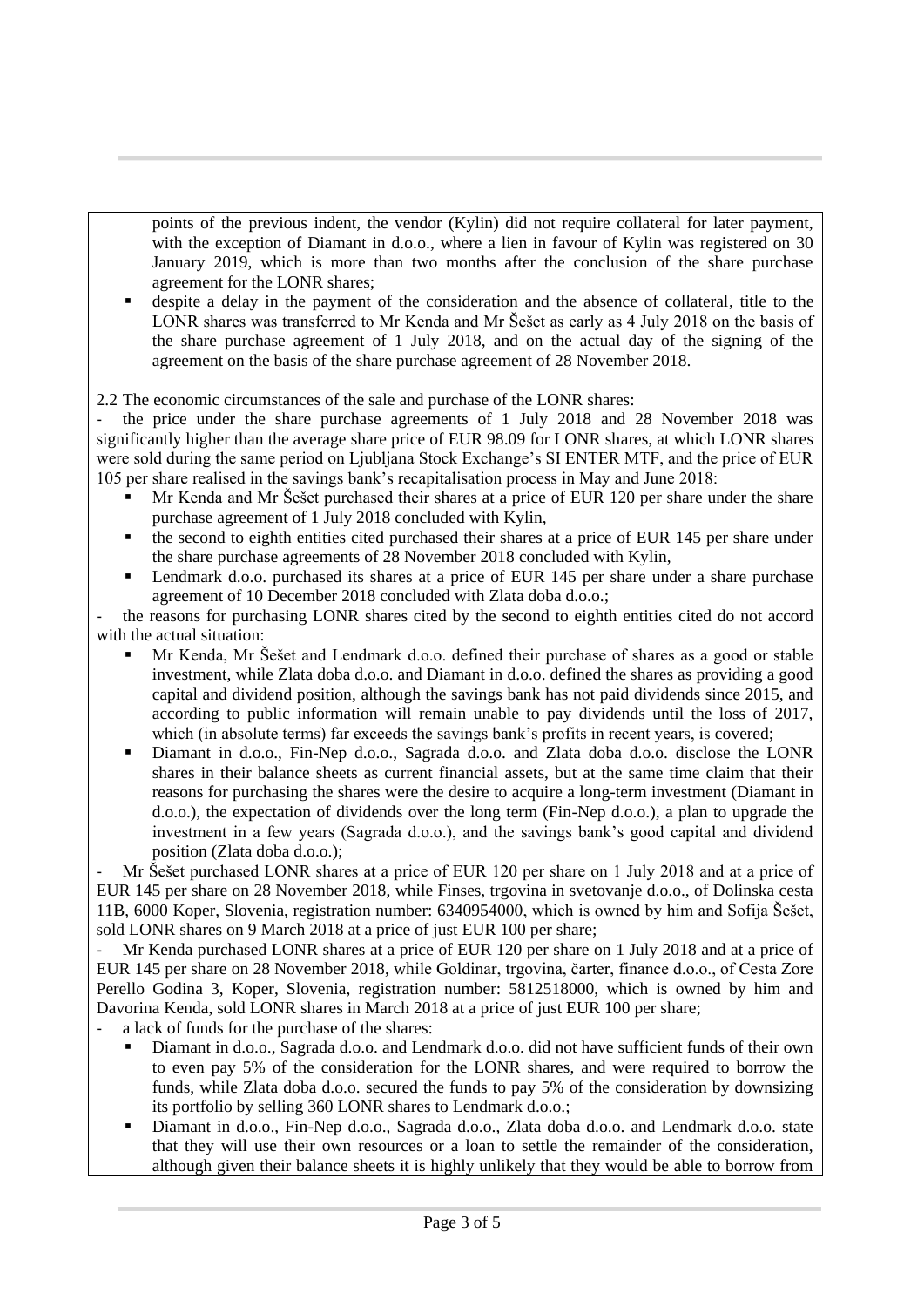banks,

- the majority of the actual financial burden of the purchase of LONR shares at the time of the purchase of the shares was borne, and at the time of the issue of this order is still being borne, by Kylin, given that it has not received the majority of the payment for the purchase.

2.3 Other circumstances material to the assessment:

the entities are new shareholders in the savings bank, with the exception of Mr Kenda, who was an indirect holder of LONR shares until 15 March 2018 via Goldinar, trgovina, čarter, finance d.o.o., of which he is a member with a holding of 28.57% and a statutory representative, and Mr Šešet, who was an indirect holder of LONR shares until 9 March 2018 via Finses, trgovina in svetovanje d.o.o., of which he owns 50% and is a statutory representative:

- Kylin entered the ownership of the savings bank in the recapitalisation process of June 2018,
- Zlata doba d.o.o. entered the ownership of the savings bank on 14 June 2018,
- Mr Kenda and Mr Šešet entered the ownership of the savings bank directly in July 2018 via the purchase of LONR shares from Kylin,
- the remaining entities entered the ownership of the savings bank on 28 November 2018 via the purchase of LONR shares from Kylin,
- Zlata doba d.o.o., Mr Kenda and Mr Šešet increased their holdings in the savings bank on 28 November 2018 via the purchase of LONR shares from Kylin;

- they did not trade in other shares before the purchase of the LONR shares, with the exception of Zlata doba d.o.o., Mr Kenda, Mr Šešet and Lendmark d.o.o.;

- they acquired or, in the case of Kylin, retained holdings in the savings bank of the same value, as follows:

- the first to seventh entities cited each held 9.93% of the savings bank's capital and voting rights as at 28 November 2018, while the eighth entity cited, Lendmark d.o.o., held 1.30% of the savings bank's capital and voting rights,
- Zlata doba d.o.o. sold 360 LONR shares to Lendmark d.o.o. on 10 December 2018, thereby remaining the holder of 9.62% of the savings bank's capital and voting rights, while Lendmark d.o.o. became the holder of 1.61% of the savings bank's capital and voting rights;

each individually acquired or, in the case of Kylin, retained shares in an amount less than a 10% holding in the savings bank's capital and voting rights, thereby avoiding the requirement to obtain an authorisation for a qualifying holding in accordance with the ZBan-2;

the deadlines for the payment of 95% of the consideration under the share purchase agreements of 1 July 2018 concluded between Kylin as the vendor and Mr Kenda and Mr Šešet as the purchasers were extended at the same time, first to 10 December 2018, and then to 30 June 2019, which at the same time is the deadline for the payment of 95% of the consideration under the share purchase agreements concluded with Kylin by Mr Kenda and Mr Šešet on 28 November 2018;

in connection with the sale of the LONR shares, Kylin stated that it sought the purchasers itself or through its agent, that it was expressly careful to ensure that no-one was sold shares in excess of the 10% allowable threshold, and that it intends to reacquire the shares later, and in connection with the savings bank stated that it is a strategic investor;

Kylin sold the LONR shares to the second to eighth entities cited after, on 20 November 2018, withdrawing the request for the granting of an authorisation to acquire a qualifying holding for a holding of 50% or more.

3. Kylin failed to obtain an authorisation for a qualifying holding for its holding of 70.78% of the capital and voting rights pursuant to point 8 of the second paragraph of Article 62 of the ZBan-2, as it should have done in accordance with the first paragraph of Article 60 of the ZBan-2. Accordingly, all of the entities referred to in point 1 of the operational part of this order obtained and hold the LONR shares